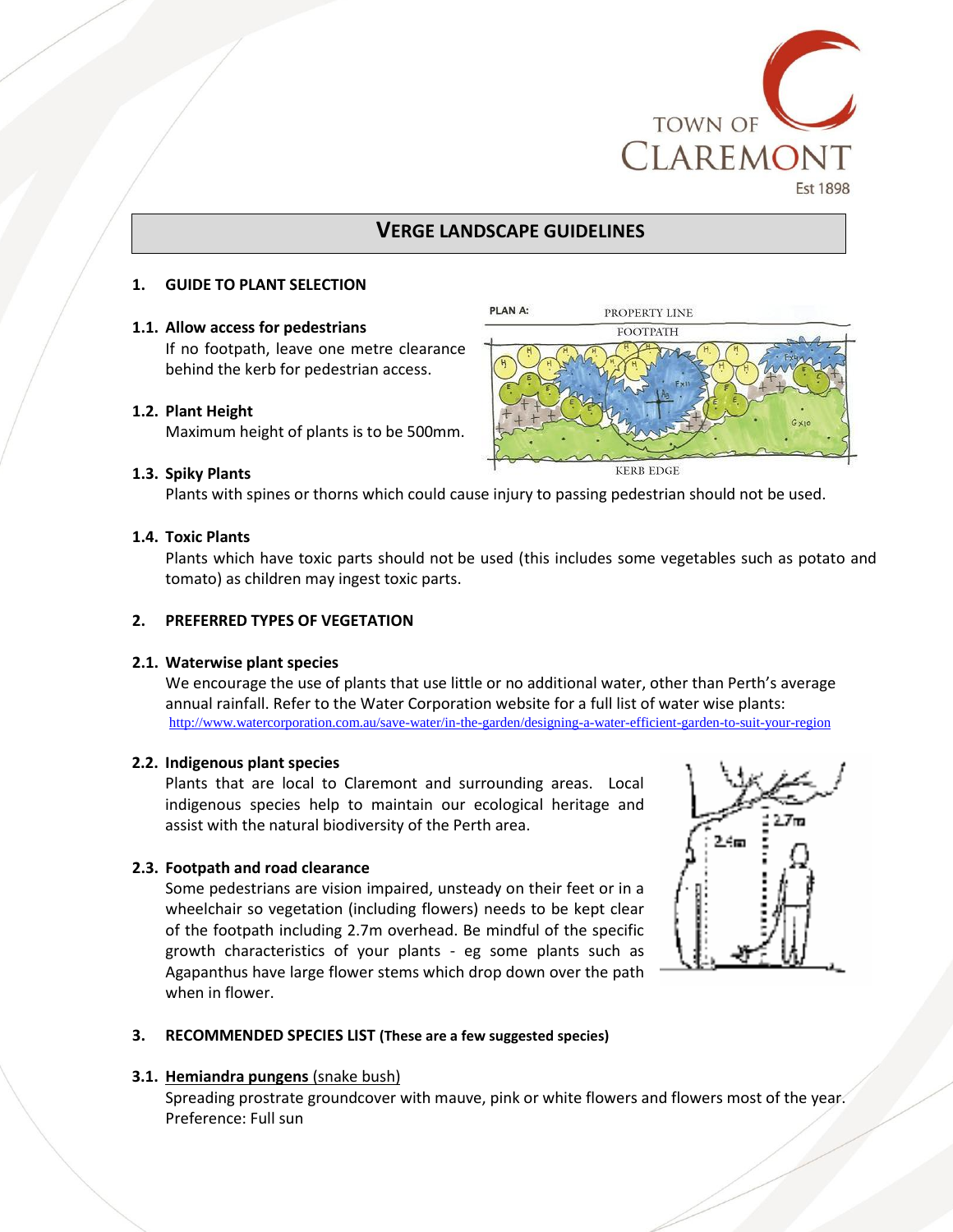## **3.2. Conostylis candicans** (grey cottonhead)

 Small tufted plant with grey-silver strap like foliage and yellow flowers that flower in spring and summer.

Preference: Full sun

## **3.3. Dampiera diversifolia** (Damperia)

 Spreading ground cover with green foliage and blue flowers that flower in spring and summer. Preference: Full sun to semi shade.

## **3.4. Dichondra spp** (dichondra)

 A very low growing groundcover with small round leaves. Usually used as a lawn substitute in shady areas.

## **3.5. Scaevola aemula** (Purple fanfare)

 Spreading ground cover with green foliage and blue flowers that flower in spring and summer. Preference: Full sun to semi shade.

## **3.6. Hibbertia scandens** (Snake Vine)

A groundcover or climber with fleshy round leaves with bright yellow buttercup flowers.

## **3.7. Banksia spinulosa** (Birthday Candles)

A groundcover with architectural foliage and upright banksia flowers.

## **3.8. Grevillea obtusifolia** (Gingin Gem)

A fast growing groundcover with bright red bird attracting flowers.

## **4. USE OF MULCHES AND/OR AGGREGATES**

The Town of Claremont encourages the use of appropriate organic mulches to reduce evaporation and loss of moisture from soil. Loose aggregate mulches such as gravel should not be used where they can spill onto paths or roads and cause a slip hazard.

## **4.1. Paving**

 All hard stand areas must comply with the Road Verges Policy EN302 which stipulates the situations where paving on verges is/is not permitted and to what extent it is permitted.

## **4.2. Artificial Turf**

Astro or artificial turf is not permitted on Town of Claremont verges as per Road Verges Policy EN302.

## **5. SUGGESTED RETICULATION OPTIONS**

 The Town of Claremont encourages the use of plants which require little to no use of irrigation. However, some systems that can be installed include in ground drippers, pop up micro or bubbler systems and xeriscaping. Please refer to the Road Verges policy (Road Verges EN302) for specific details and hints regarding installation.

## **6. SUBMIT PLAN TO COUNCIL FOR APPROVAL**

Draw up the plan of the verge on the attached map. Send via email to **toc@claremont.wa.gov.au** or to PO box 54, Claremont WA 6910 or drop plan into the Council Chambers at 308 Stirling Hwy, Claremont.